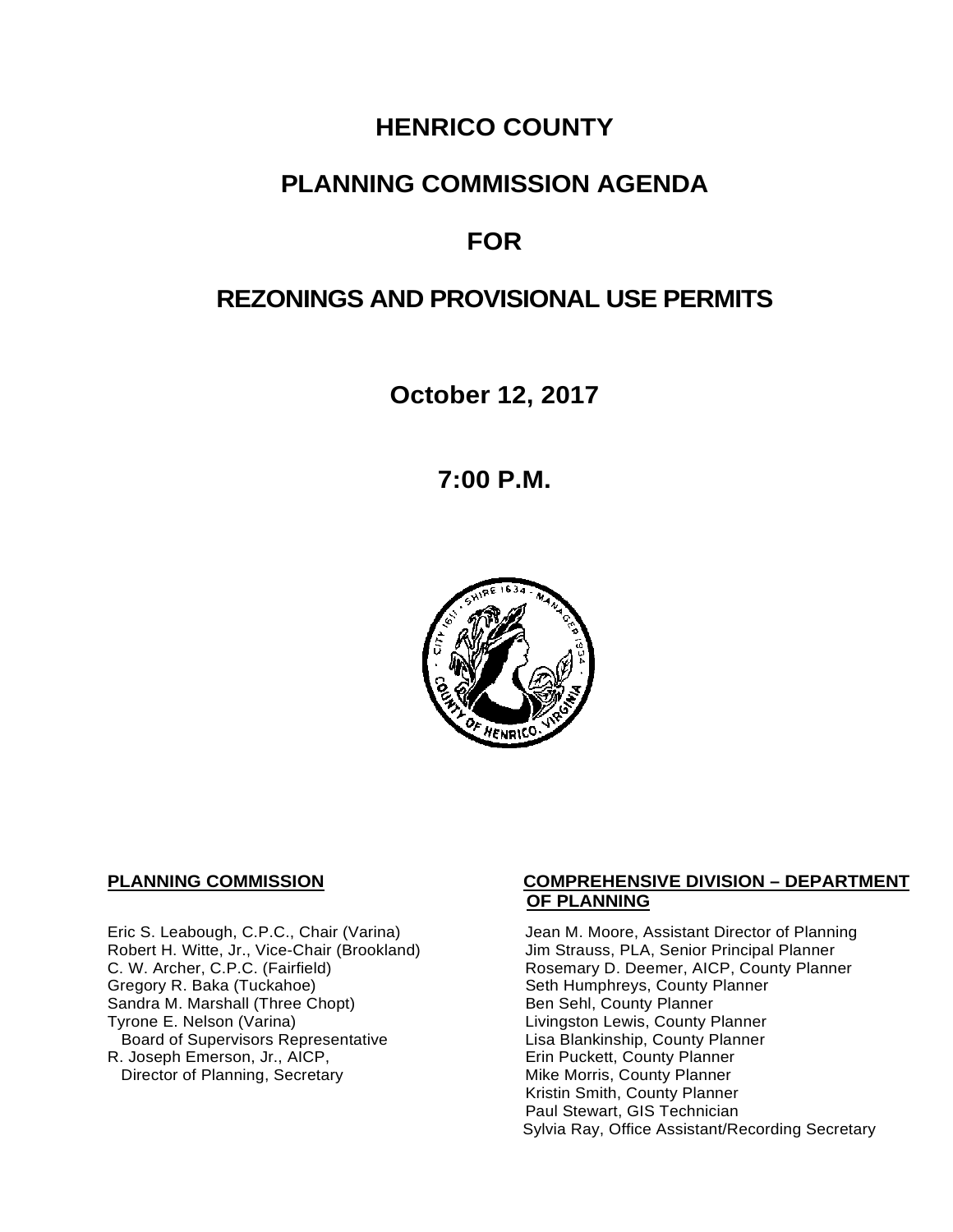## **PLANNING COMMISSION REZONING MEETING FINAL AGENDA OCTOBER 12, 2017**

### **BEGINNING AT 5:30 P.M.**

**DINNER AND WORK SESSION:** County Manager's Conference Room. The Planning Commission will review and discuss the Glen Allen Comprehensive Plan Amendment and Code Amendment.

**BEGINNING AT 7:00 P.M.**

**WELCOME:**

**PLEDGE OF ALLEGIANCE:**

**RECOGNITION OF NEWS MEDIA:**

**CALL TO ORDER:**

**REQUESTS FOR WITHDRAWALS AND DEFERRALS: (0); (2)**

**REQUESTS FOR EXPEDITED ITEMS: (0)**

**CASES TO BE HEARD: (2)**

## **THREE CHOPT: PLAN OF DEVELOPMENT AND LIGHTING PLAN (Deferred from the September 27, 2017 Meeting)**

POD2017-00308 Innslake Place – Building  $1 -$ 4235 Innslake Drive **Deferred to the November 15, 2017 Meeting**

**Koontz-Bryant for WAM Associates, LLC and CATO Development:** Request for approval of a plan of development and lighting plan, as required by Chapter 24, Section 24-106 of the Henrico County Code, to construct a five-story apartment building with 100 units above a ground floor parking deck in an urban mixed-use development. The 4.08-acre site is located on the southeastern corner of the intersection of Innslake Drive and Dominion Boulevard, on parcel 747-761-9275. The zoning is UMUC, Urban Mixed Use District (Conditional). County water and sewer. **(Three Chopt)**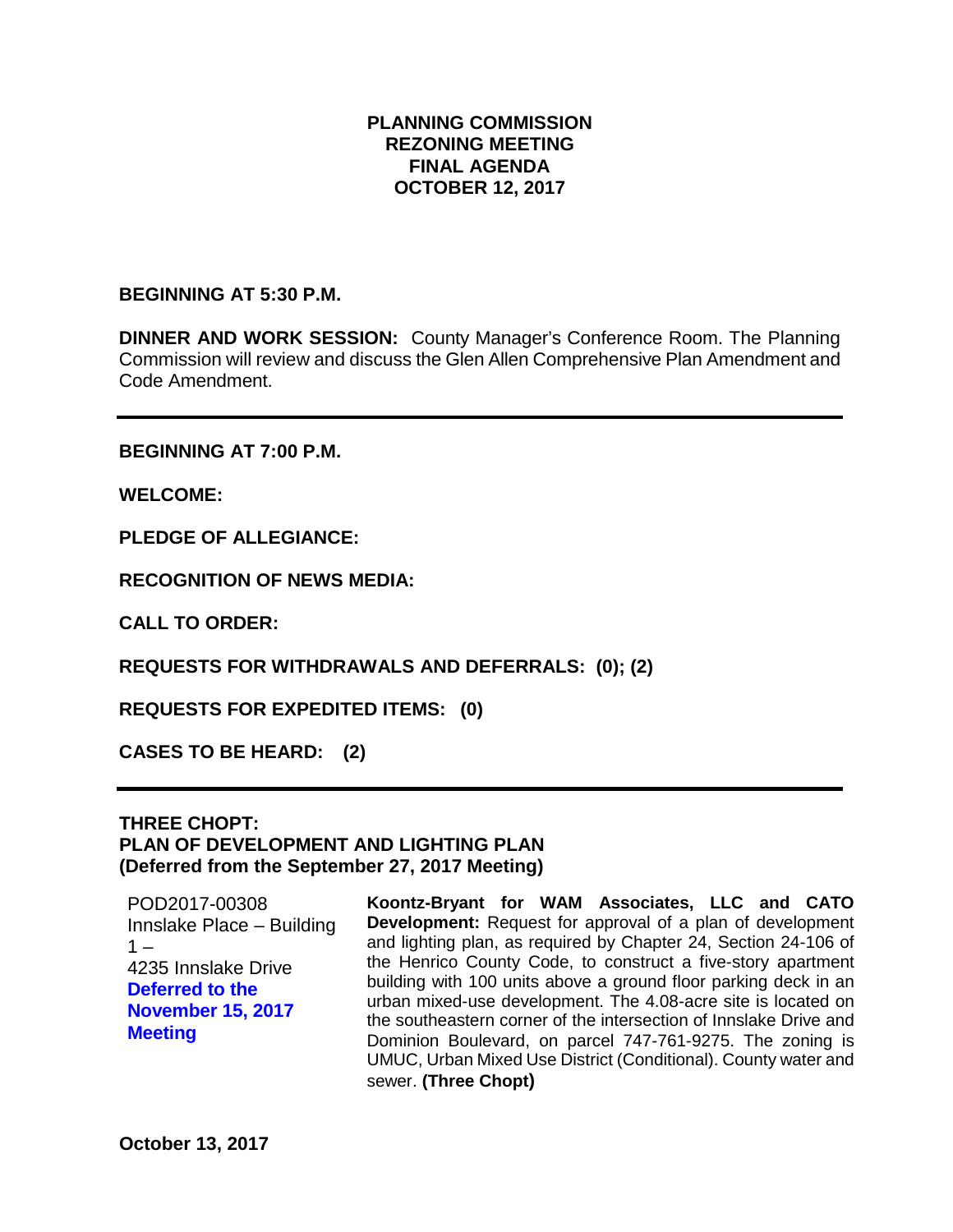## **The applicant has requested a deferral to the October 25, 2017 Planning Commission meeting.**

This plan originally was scheduled for the August 10, 2017 Planning Commission hearing, and the applicant requested a deferral to the September 27, 2017 Planning Commission hearing to address the comments from staff that prohibited their recommendation of approval to the Commission. A revised layout was requested detailing streetscape, landscaping, and hardscape components including site lighting, in accordance with UMU code requirements and Innsbrook Mixed-Used District Urban Design Guidelines. Staff also requested the developer submit revised architectural plans providing additional information on proposed pedestrian entrances to the buildings. Additionally, the Division of Fire had requested a revised layout to address fire access concerns and the Traffic Engineer had requested an additional permanent access point to Building B be provided.

A revised plan, deleting one of the buildings from this request, was received on September 14, 2017. The removal of Building B (future Building 2) from the current proposal resolved Division of Fire and Traffic issues; however, additional issues are yet to be resolved. The applicant has again requested a deferral to the October 12, 2017 Planning Commission meeting to provide a revised layout detailing streetscape, landscaping, and hardscape components including site lighting. Staff also requested the developer submit revised architectural plans providing additional information on the treatment and screening of the ground floor parking garage. Additionally, the Department of Public Works cannot recommend approval of this project to the Planning Commission until the plans address how compliance with the stormwater quality requirements will be achieved.

The staff recommendation will be made at the meeting. Should the Commission act on this request, in addition to the standard conditions for developments of this type, the following additional conditions are recommended:

- 11B. Prior to the approval of an electrical permit application and installation of the site lighting equipment, a plan including light spread and intensity diagrams, and fixture specifications and mounting heights details shall be revised as annotated on the staff plan and included with the construction plans for final signature.
- 29. In order to maintain the effectiveness of the County's public safety radio communications system within buildings, the owner will install radio equipment that will allow for adequate radio coverage within the building, unless waived by the Director of Planning. Compliance with the County's emergency communication system shall be certified to the County by a communications consultant within ninety (90) days of obtaining a certificate of occupancy. The County will be permitted to perform communications testing in the building at anytime.
- 30. The proffers approved as a part of zoning case REZ2017-00006 and the conditions of PUP2017-00004 shall be incorporated in this approval.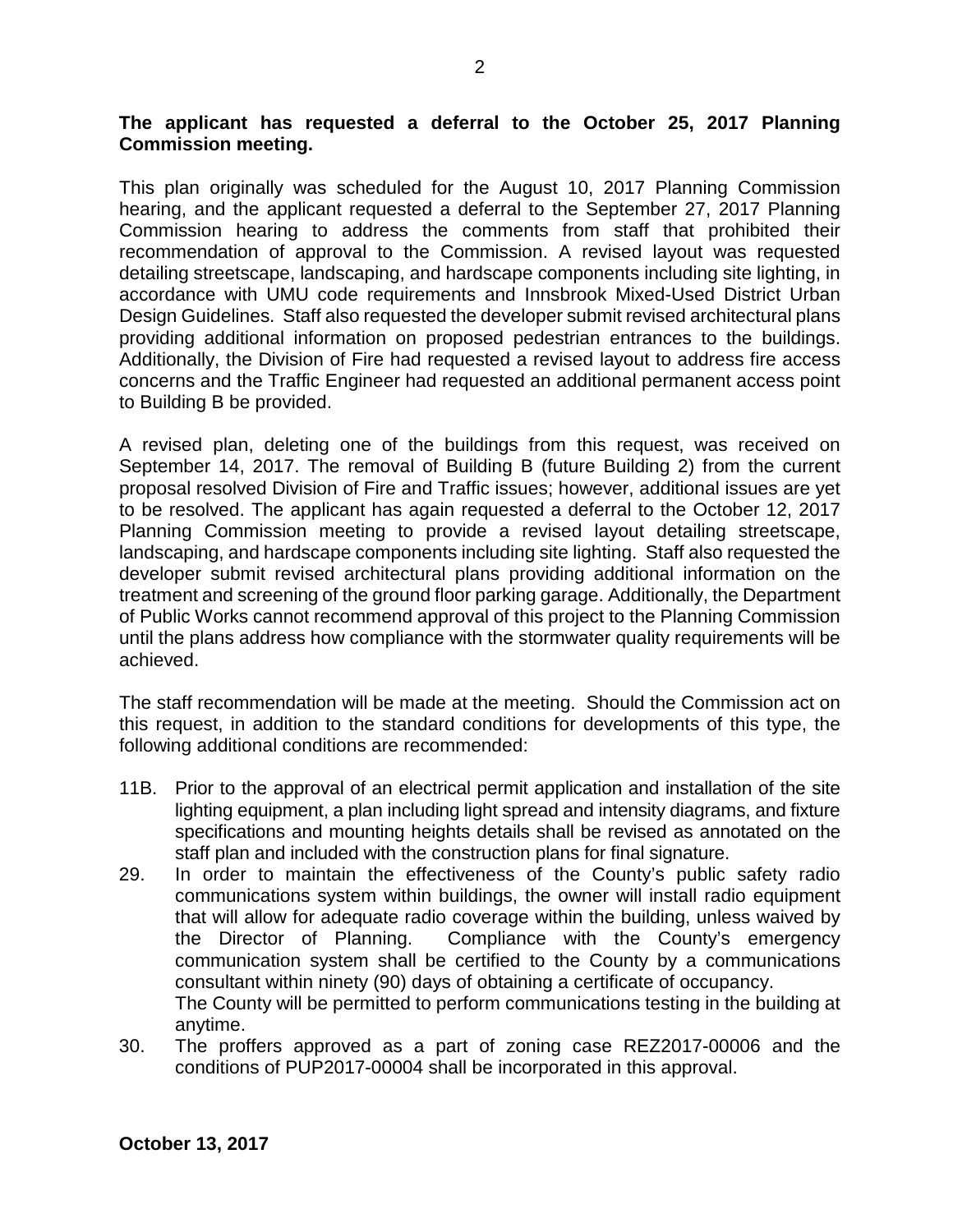- 31. A construction staging plan which includes details for traffic control, fire protection, stockpile locations, construction fencing and hours of construction shall be submitted for County review and prior to the approval of any final construction plans.
- 32. The certification of building permits, occupancy permits and change of occupancy permits for individual units shall be based on the number of parking spaces required for the proposed uses and the amount of parking available according to approved plans.
- 33. Any existing easements in conflict within the proposed building footprints shall be vacated prior to approval of the building permit for the said building.
- 34. Approval of the construction plans by the Department of Public Works does not establish the curb and gutter elevations along the Henrico County maintained right-of-way. The elevations will be set by Henrico County.
- 35. The conceptual master plan, as submitted with this application, is for planning and information purposes only.
- 36. The location of all existing and proposed utility and mechanical equipment (including HVAC units, electric meters, junction and accessory boxes, transformers, and generators) shall be identified on the landscape plans. All equipment shall be screened by such measures as determined appropriate by the Director of Planning or the Planning Commission at the time of plan approval.
- 37. The sanitary sewer relocation plan must be approved prior to construction plan approval, as determined by the Director of Public Utilities.
- 38. Approval of architectural, engineering, and landscape architectural working drawings and specifications shall be obtained from the Innsbrook Architectural Review Committee prior to commencement of any construction.
- 39. Proposed restrictive covenants shall be submitted to the Department of Planning for review and approval as to form satisfactory to the County Attorney prior to any formal approval for development within the UMU district, and they shall be recorded prior to building permit approval.

# **(Staff Report by Tony Greulich)**

# **(Applicant's Representative: Matthew T. Faris) (Applicable Rezoning Cases and PUPS: PUP2017-00004, REZ2017-00006)**

| APPROVED: Network and the set of the set of the set of the set of the set of the set of the set of the set of | APPROVED ON EXPEDITED AGENDA: ____________                                       |
|---------------------------------------------------------------------------------------------------------------|----------------------------------------------------------------------------------|
|                                                                                                               | DEFERRED BY APPLICANT TO: ______________________DEFERRED BY PC TO: _____________ |
|                                                                                                               | DENIED: WITHDRAWN: SEE ADDENDUM PAGE:                                            |
|                                                                                                               |                                                                                  |
| I REMARKS:                                                                                                    |                                                                                  |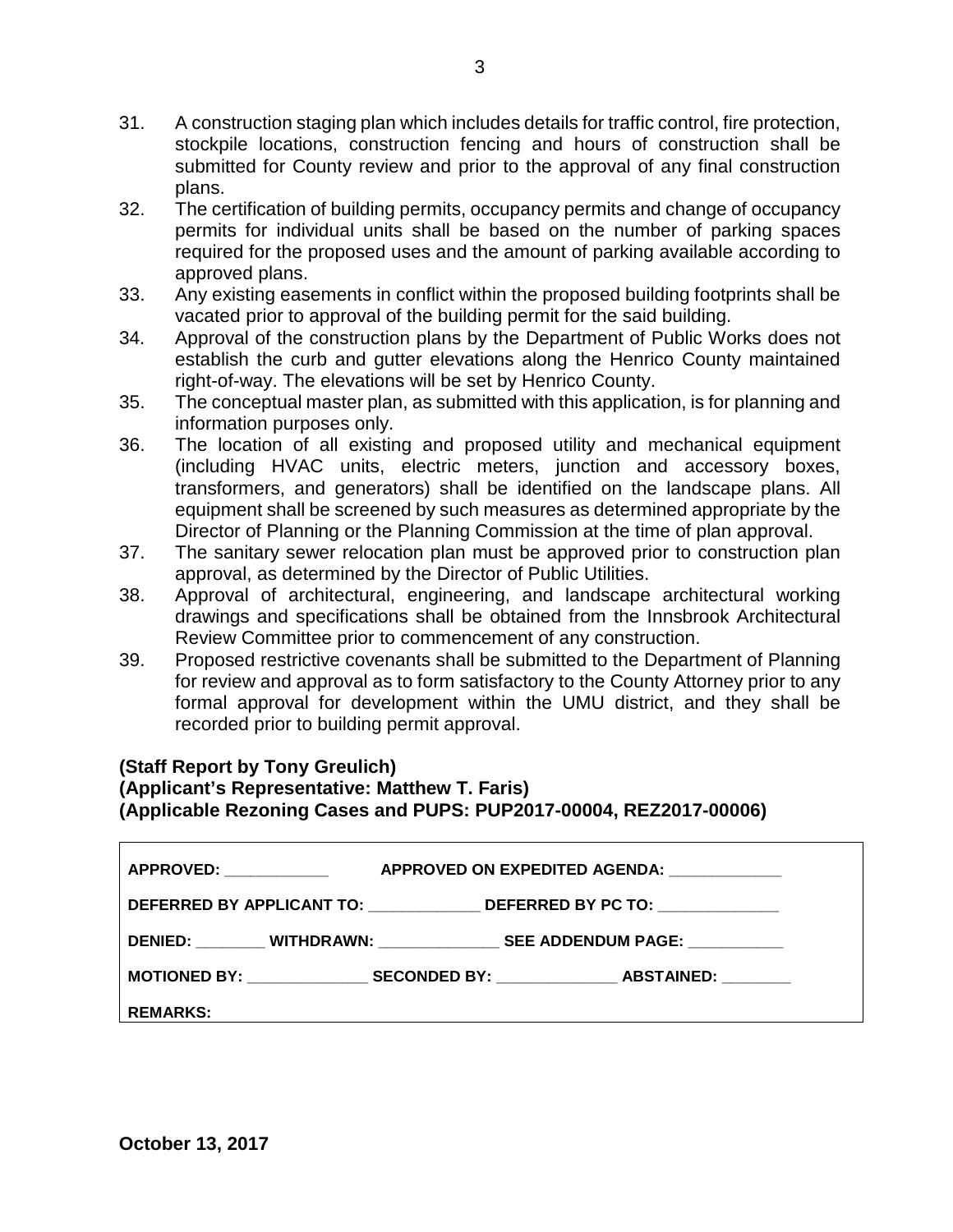## *(Deferred from the September 14, 2017 Meeting)*

**REZ2017-00022 Andrew M. Condlin for Bacova Texas, LLC and Bacova, LLC:** Request to amend proffers accepted with REZ2016-00033 on Parcels 736-768-6361, 736- 768-5323, and 736-767-2166 containing 23.1 acres located on the east line of N. Gayton Road between Liesfeld Farm Drive and Kain Road. The applicant proposes to amend Proffer 22 regarding N. Gayton Road improvements. The existing zoning is R-5AC General Residence District (Conditional). The 2026 Comprehensive Plan recommends Suburban Mixed-Use, density should not exceed 4 units per acre, and Environmental Protection Area. **Staff – Erin Puckett (Deferral Requested to the November 9, 2017 Meeting)**

**Deferred to the November 9, 2017 Meeting**

#### **VARINA:**

#### *(Deferred from the August 10, 2017 Meeting)*

**REZ2017-00015 Andrew M. Condlin for JG Laburnum, LLC and Robins Laburnum, LLC:** Request to conditionally rezone from B-2C Business District (Conditional) and B-3C Business District (Conditional) to B-3C Business District (Conditional) Parcel 817-711-0712 and part of Parcels 817-711-0454 and 816-711-8151 containing 3.31 acres located approximately 290' south of Eubank Road approximately 270 feet east of its intersection with S. Laburnum Avenue. The applicant proposes an automotive body and paint shop. The use will be controlled by zoning ordinance regulations and proffered conditions. The 2026 Comprehensive Plan recommends Office and Commercial Concentration. The site is in the Airport Safety Overlay District. **Staff – Erin Puckett** 

**Recommended for Denial**

#### **FAIRFIELD:**

None.

#### **TUCKAHOE:**

None.

#### **BROOKLAND:**

**PUP2017-00019 Andrew M. Condlin for Ryal Tayloe, National Speed, Inc.:**  Request for a Provisional Use Permit under Sections 24-58.2(c), 24-120, and 24-122.1 of Chapter 24 of the County Code to allow auto parts sales, service, and/or installation on part of Parcel 772-748-9574 located on the north side of Glenside Drive approximately 900' west of Staples Mill Road (U.S. Route 33). The existing zoning is B-2 Business District. The 2026 Comprehensive Plan recommends Commercial Concentration. The site is in the Enterprise Zone. **Staff – Lisa Blankinship Recommended for Approval**

**DISCUSSION ITEM**: The Planning Commission will discuss setting a Public Hearing for the Glen Allen Comprehensive Plan Amendment and Code Amendment. **Public Hearing Approved for February 15, 2018.**